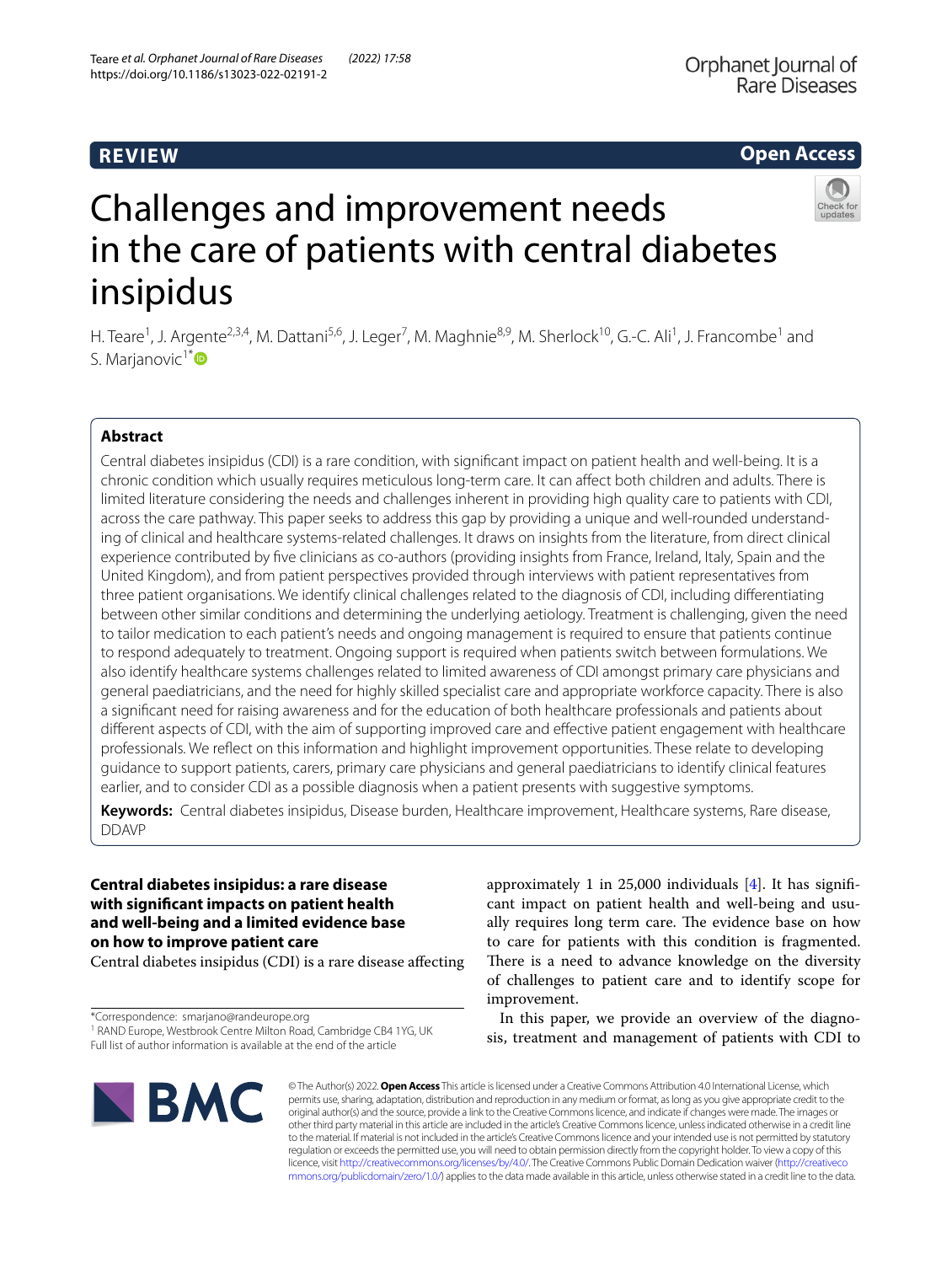consider the diversity of factors that play a role in determining the quality of patient care. We identify challenges and improvement needs in both adult and paediatric populations. We draw on insights from a narrative literature review, complemented with the experiential knowledge of clinical experts and the views of representatives from patient associations.

CDI is characterised by hypotonic polyuria and polydipsia resulting from decreased concentrations of arginine vasopressin (AVP), also known as antidiuretic hormone (ADH) [[4](#page-10-0), [11\]](#page-10-1). Other symptoms can include fatigue, dizziness, hypotension and tachycardia related to dehydration, and hypernatremia which is a direct consequence of CDI [[15,](#page-10-2) [24\]](#page-11-0). Severe dehydration is a particular challenge in young children, who may not as yet be able to self-regulate thirst. Children can also experience vomiting, constipation, fever, irritability, sleep disturbance, retardation of growth, failure to thrive and potentially developmental disability caused by repeated dehydration and hypernatremia [[9,](#page-10-3) [15](#page-10-2), [18,](#page-10-4) [20\]](#page-11-1).

The disease is caused by damage to AVP-producing magnocellular neurons in the hypothalamus. The degree of defciency of AVP is the main factor that determines the severity of CDI symptoms. Damage to this region of the brain can occur either due to traumatic injury [[3,](#page-10-5) [11](#page-10-1)] or non-traumatically, for example in response to a tumour, infltration, infection or infammation, or less frequently as a result of genetic mutations [\[1,](#page-10-6) [21](#page-11-2)]. Hereditary forms of CDI present early in life, whereas acquired forms can occur at any age. CDI has a similar prevalence in men and women. A patient's quality of life is often impeded as a result of the condition, for example from sleep being disturbed by nocturia  $[25]$  $[25]$ . There is also a risk of fatality in the most severe cases, which can happen because of chronic or severe dehydration, hypernatremia, fever and cardiovascular failure due to a compromised ability to regulate blood pressure [\[5](#page-10-7), [7\]](#page-10-8). Adipsia can increase risk of death [\[12\]](#page-10-9). In patients with CDI, an intact thirst mechanism is critical for protecting against hypernatremia and dehydration.

CDI is one of four conditions associated with polyuria and polydipsia, along with nephrogenic diabetes insipidus (NDI), primary polydipsia and gestational diabetes insipidus [\[7](#page-10-8)]. Once diagnosed, treatment of CDI is generally efective, with desmopressin (DDAVP, D-amino D-arginine vasopressin- an AVP analogue) used as the mainstream treatment to help regulate fuid in the body. However, it can be challenging to identify and accurately diagnose patients and to get them onto appropriate treatment [[7,](#page-10-8) [8,](#page-10-10) [14,](#page-10-11) [15,](#page-10-2) [20,](#page-11-1) [23](#page-11-4), [24](#page-11-0)]. Optimising dosages and treatment formulations and ensuring personalised care is also not straightforward [\[1](#page-10-6), [22](#page-11-5), [23](#page-11-4)]. In addition, it can be challenging to ensure that patients remain stable on treatment over time, including when managing CDI alongside other concurrent conditions, particularly adrenocorticotropic hormone (ACTH) defciency. Furthermore, the lifelong treatment that patients with CDI often require [[7\]](#page-10-8) places signifcant demand on healthcare systems for ongoing management and monitoring.

The aim of this review is to expand on the key features of the care pathway and the associated factors and challenges that influence patient care, and to reflect on areas in need of improvement.

## **Methods**

The paper combines findings from a narrative literature review, insights based on experiential knowledge from fve leading clinical experts from the United Kingdom (UK), Ireland, Italy, Spain and France who are also coauthors of the paper, and the views of patient representatives from three associations active in the CDI area (the Pituitary Foundation, UK; the Pituitary Foundation, Ireland; and the Italian Family Association of Septo-optic Dysplasia and Pituitary Abnormalities, Italy).

#### **Narrative review**

The narrative literature review was conducted using a systematic search strategy, with the search conducted in October 2020. It included papers published between October 2015 and October 2020, with specifed criteria for prioritising papers which were then subjected to thematic analysis. It focused on understanding the care pathway for patients with CDI, challenges and wider infuences on patient care, and improvement needs. A total of 25 papers were included in the review; further detail of their selection is included in the Additional fle [1](#page-10-12).

## **Focused discussion with clinical experts**

To refne, nuance and build on insights from the literature, the paper co-authors—representing healthcare services research experts from the not-for-proft research institute RAND Europe (SM, HT, JF, DRR, GCA) and clinicians working with patients with CDI in France (JL), Ireland (MS), Italy (MM), Spain (JA) and UK (MD)—engaged in focused discussion. This included individual discussions between a RAND Europe health services researcher (either SM, HT, DRR, or JF) and each individual clinician, a total of fve one-hour discussions. It also included group dialogue through two online workshops bringing together the clinical experts and RAND Europe researchers (workshops were held on 23 and 27 November 2020). The workshops were opportunities for collective discussion about care-related improvement needs. They also served to explore healthcare system related infuences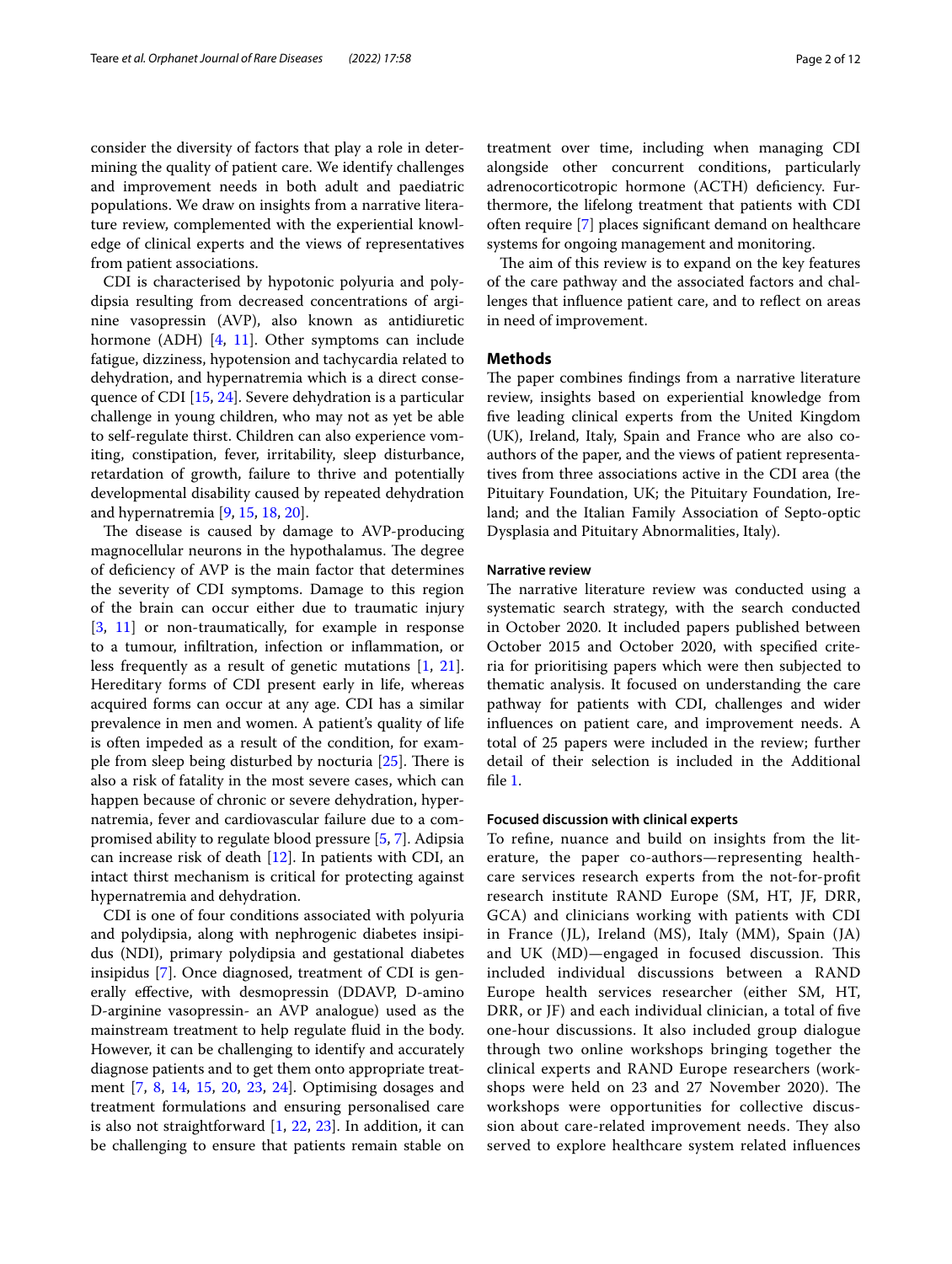on quality of care and access to care in more depth, given that these aspects are under-explored in the literature. Clinical co-authors from four countries also gathered estimations of the costs of care for a patient in their local healthcare setting (i.e. hospital) to provide a high-level indication of the estimated costs related to hospital care that are incurred during the patient pathway. Although these are just estimates, and do not cover primary care costs for example, they provide initial insights on the resource implications of caring for patients with CDI which can be built on in future studies, and that extend beyond medicine costs alone.

## **Interviews with patient representatives**

Perspectives were gathered from three patient representatives from associations which support patients with CDI in Ireland, Italy and the UK (unfortunately this was not feasible in Spain or France). Their perspectives helped to better understand how patients experience CDI and their views on future priorities to improve the provision of care. Patient representative views are referenced in brackets with PR-INT X, with X being the code number for an individual interviewee. In some instances, where there is a risk of identity disclosure or linkage of information to a country context, or in light of informed consent, we withhold a reference to preserve anonymity.

We have thematically cross-analysed and triangulated insights from these various sources to develop a multifaceted understanding of care pathways, associated challenges and improvement needs.

There are some caveats to consider when interpreting our findings. The literature review covered high income countries and additional insights from low- and middleincome countries would help to enrich these fndings. The workshops and one-to-one discussions with clinical experts are limited to the countries they work in and are based on their personal experience—however these are all leading experts in their country contexts. The interviews are with patient representatives of a limited number of patient organisations who could engage with the study, in part related to the small number of existing patient organisations active in CDI. The cost estimations in particular are limited by the availability of data and detail that could be provided, and thus can only provide an initial indication of cost rather than a comprehensive overview. Despite these caveats, the insights from the literature review and complementary views from clinical experts and patient representatives provide a valuable contribution to enriching our understanding of how care for CDI is provided and what the challenges and improvement needs are.

# **The care pathway and associated challenges related to diagnosis, treatment and ongoing management**

## **Diagnosing CDI**

In children and adults, CDI is diagnosed using a series of tests to confrm polyuria and polydipsia and to try to understand the underlying cause. Investigations tend to follow a logical progression of clinical history and examination followed by biochemical and endocrinological assessment, followed by radiology. The approach to diagnosis is similar across the diferent healthcare settings considered in this paper [workshop insights]. In countries where primary care is generally the frst point of access to healthcare, patients with CDI will usually frst present to a primary care physician (or general practitioner) having experienced symptoms such as dehydration, thirst and frequent urination [PR-INT1, PR-INT2, PR-INT3]. Following basic tests by a primary care physician, in most cases patients will be referred to a specialist endocrinologist for further diagnostic testing [PR-INT1, PR-INT2, PR-INT3].

Both adults and children follow a similar diagnostic pathway. A water deprivation test (WDT), during which the patient is not allowed to drink, has been the gold standard for diagnosing CDI [\[20](#page-11-1)]. It involves meticulous and regular measurements of urine production, blood electrolyte concentrations, plasma and urine osmolality and weight for approximately 7 h (and occasionally for shorter durations in children, if cessation of the test is necessary due to weight loss or hypernatremia) [\[20](#page-11-1)]. This usually takes place in a specialist hospital setting supported by an endocrinologist and specialist nurses, as water deprivation requires careful monitoring [\[24](#page-11-0)]. Patients can fnd the WDT test extremely unpleasant and challenging [PR-INT2, PR-INT3]. The water deprivation test is sometimes done in modifed versions and for shorter periods of water deprivation in some paediatric patients and may be avoided in infancy if hypernatremia with low urine osmolality is present. Parents of children with CDI symptoms may also be asked to measure their child's fuid balance [PR-INT3]. A WDT may not always be necessary for pregnant women, for whom such a test could be overly cumbersome  $[22]$  $[22]$ . There is potential for increased use of alternative diagnostic tests in the future [PR-INT2], for example measurement of copeptin and the use of dynamic tests such as arginine or hypertonic saline infusions. However, the current use of such tests across diferent countries remains unclear.

Magnetic Resonance Imaging (MRI) is essential to determine potential causes of CDI—for example it can show thickening of the pituitary stalk which might indicate infammation/autoimmune conditions, tumours or other disorders, or a neoplastic process in the sellar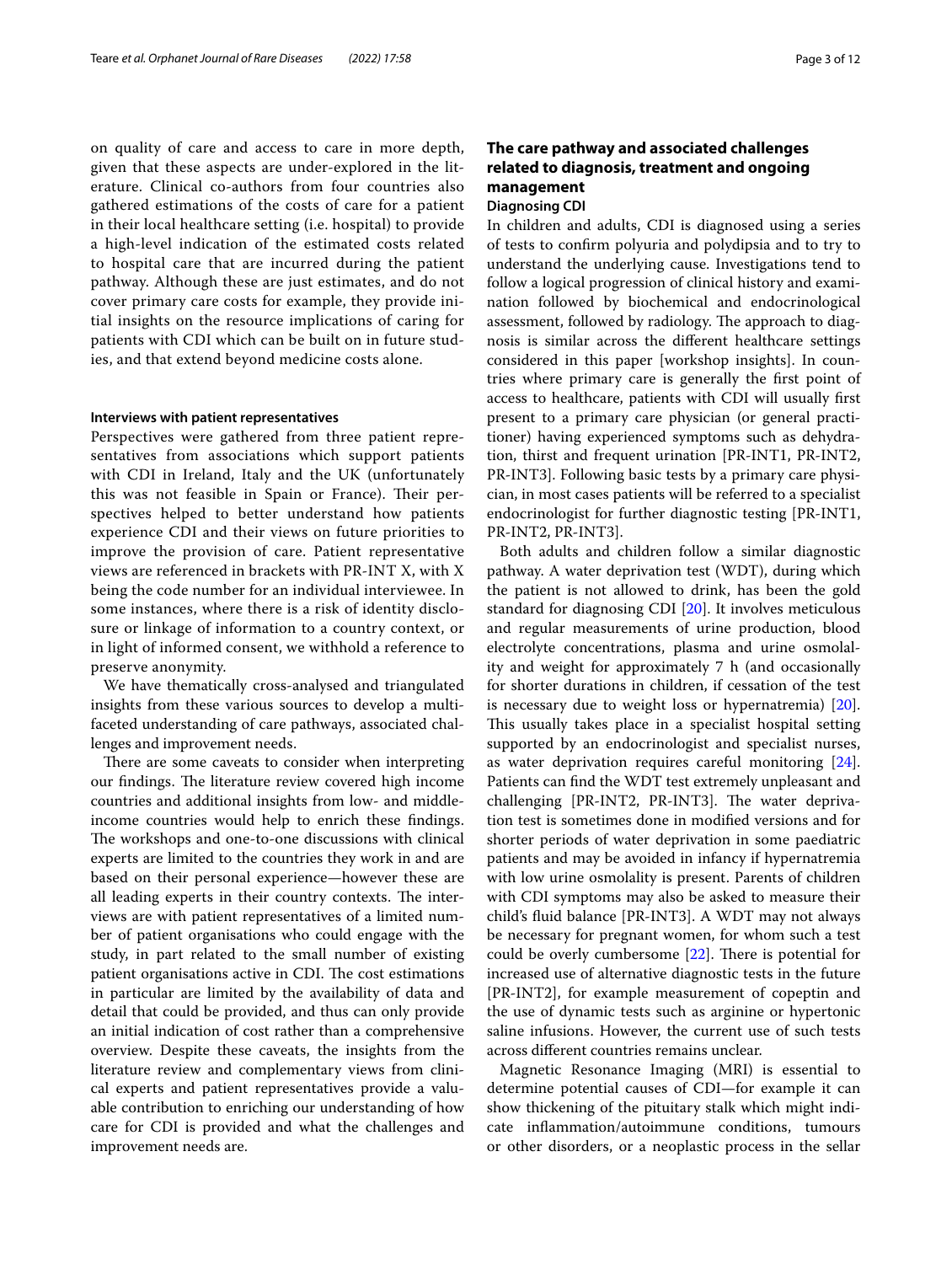region [[7\]](#page-10-8). However, there are challenges associated with using MRI to identify etiological markers of CDI [\[20](#page-11-1)]. Absent neurohypophysis can be diagnosed by MRI if the posterior pituitary bright spot is missing.

Diferentiating between the various conditions which share symptoms of polyuria and polydipsia can be challenging and can take considerable time [\[7](#page-10-8), [8,](#page-10-10) [12](#page-10-9)]. Existing diagnostic tests can risk false diagnoses, both positive and negative, particularly in patients with mild or partial forms of CDI [[23](#page-11-4) PR-INT2]. Understanding the potential cause of symptoms can help in the diagnostic process, as some events, such as traumatic brain injury are associated with increased likelihood of CDI and can, together with other tests, help to confrm whether a patient has CDI or another condition. Therefore, a full patient history is an important part of the diagnostic process [\[11](#page-10-1)].

Timely diagnosis is impeded if symptoms are not noticed promptly [[10](#page-10-13)], or if other aetiologies for polyuria and polydipsia are investigated frst [\[13\]](#page-10-14). A lack of awareness among primary care physicians regarding the symptoms of CDI [PR-INT1, PR-INT2] can also impede timely diagnosis and referral. The time to diagnosis can vary across countries.

Costs associated with diagnosis can vary a great deal depending on the speed of diagnosis and the complexity of the underlying aetiology, and if additional support is needed, for example intensive care support in instances of traumatic brain injury, or genetic testing to confrm cause (see the cost section below).

## **Treating CDI: treatment initiation and optimisation**

Once a diagnosis has been reached, it is necessary to tailor treatment to the individual; given the marked variability in patient response to treatment, each patient needs a personalised protocol [\[2](#page-10-15), [9,](#page-10-3) [20](#page-11-1)].

As introduced previously, CDI is most often treated by replacing AVP with a synthetic vasopressin analogue called desmopressin, in both adult and paediatric populations [[1](#page-10-6), [6,](#page-10-16) [8](#page-10-10), [10](#page-10-13) PR-INT1, PR-INT2, PR-INT3, workshop insights]. In all patients with chronic CDI, a common starting point for treatment is to frst address nocturia, by administering the frst dose of desmopressin before bed  $[22]$  $[22]$ . The patient's response and dose will be measured and adjusted over time until their symptoms are efectively controlled. Initial treatment optimisation generally involves starting with a low dose and gradually increasing if needed [[10](#page-10-13)]. Some adult patients may only need a single dose per day to control their symptoms overnight (although the strength of the single dose can vary signifcantly between patients), while severe cases might need up to 200 μg twice or three times a day (occasionally up to 1 mg in total)  $[11]$  $[11]$  $[11]$ .

Infants and young children will require much lower doses than adults, which will need to be adjusted over time, as the children grow and develop. Young infants are also dependent on fuid such as breast milk or formula for nutrition, and this can present additional challenges to fluid regulation and dose optimisation. This is because the primary therapeutic goals of treating CDI in young children are to reduce polyuria and decrease excessive thirst to support appropriate levels of fuid uptake, and to ensure appropriate growth. Children require adequate fuid intake and various doses of DDAVP ranging from a low dose of 10 µg/day for infants in cases of neonatal DI to 60 µg/day three times a day during later childhood, although higher doses could be necessary for individualised patients. Careful exact dosing by cutting the available oral disintegrating tablet DDAVP formulation should be performed, particularly for young paediatric patients. Starting with low doses and titration of the dose is important.

Given desmopressin's mode of action, ongoing patient monitoring during treatment dose optimisation is important. This is because of the risk of developing hyponatremia if too little water is excreted or too much fuid ingested  $[13]$ , or hypernatremia  $[8, 12, 16, 17]$  $[8, 12, 16, 17]$  $[8, 12, 16, 17]$  $[8, 12, 16, 17]$  $[8, 12, 16, 17]$  $[8, 12, 16, 17]$  $[8, 12, 16, 17]$  $[8, 12, 16, 17]$  $[8, 12, 16, 17]$  if too much water is lost or too little fuid ingested. It is important to allow water offload in this process, to prevent hyponatraemia. Optimisation therefore involves a specialist endocrinology clinic to determine patient response to treatment and whether the dose needs to be further adjusted. It usually takes 2–3 days, or up to a week as an inpatient, but can take longer for infants [workshop insights]. Treatment optimisation occurs during the same admission as the diagnostic stage.

Desmopressin is available in several diferent formulations. Decisions relating to which formulation is most appropriate depend on the patient being treated. It can be administered orally as a tablet or as an oral disintegrating tablet (ODT), as a buccal preparation, as a nasal spray, or parenterally (usually intramuscularly or intravenously). The latter may be required in patients that are required to fast pre-operatively or for patients needing intensive care [[1,](#page-10-6) [6](#page-10-16), [8,](#page-10-10) [10](#page-10-13), [24,](#page-11-0) PR-INT1, PR-INT2].

Desmopressin lyophilizate sublingual tablets are a valuable option for treating CDI in infants and young children, with evidence of more stable absorption than intranasal formulations and oral tablets [[9,](#page-10-3) PR-INT1 and PR-INT2]. However, it can be difficult to split these sublingual tablets into small enough doses for infants. Subcutaneous DDAVP administration enables the administration of small doses to infants but this can lead to more variable sodium concentrations than other formulations [[9,](#page-10-3) and the experience of an expert involved with this research suggests that subcutaneous DDAVP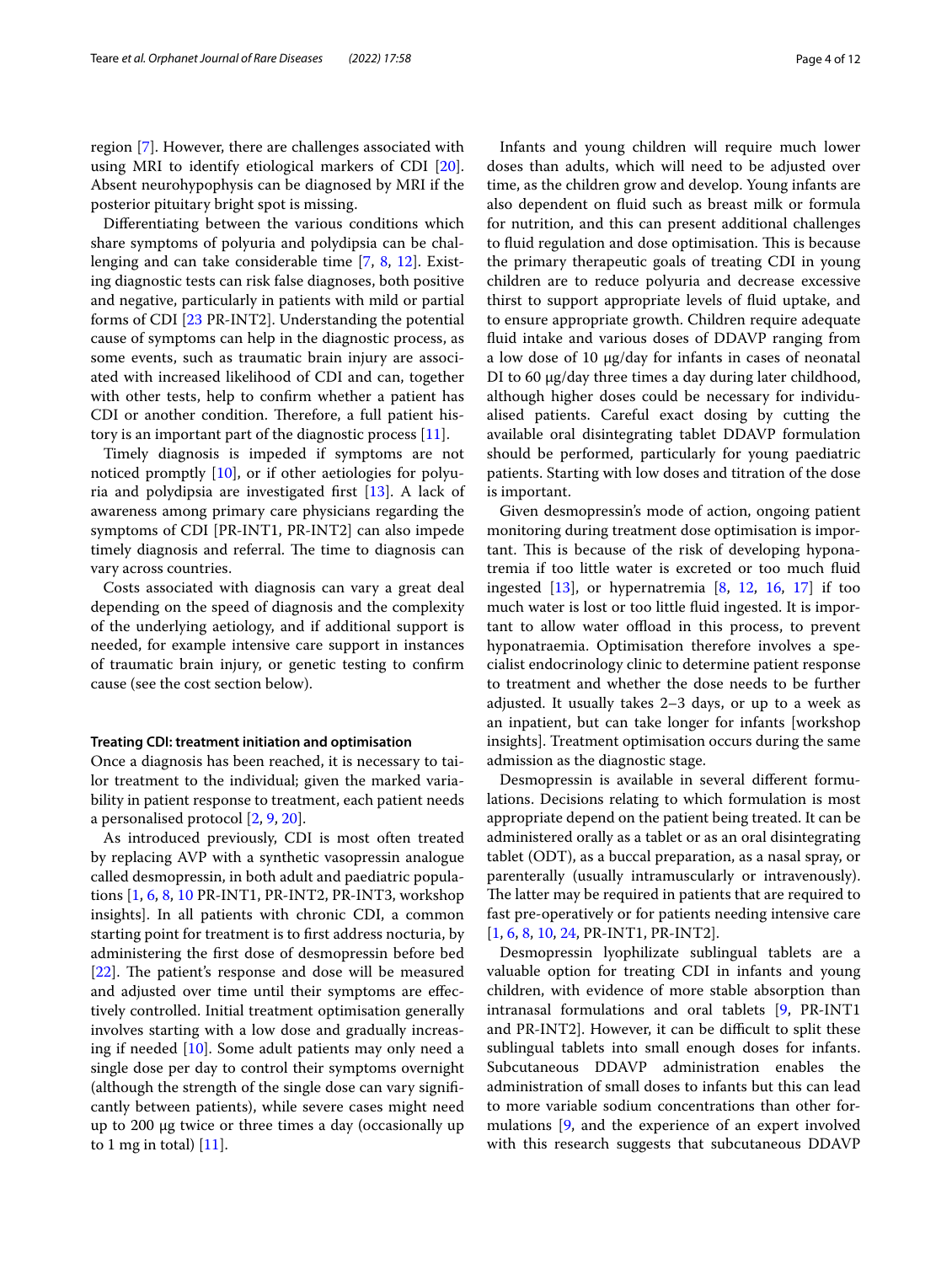should only be administered in intensive care or postoperatively. According to one patient representative and in their country context, paediatric patients are generally initiated on a nasal spray due to ease of administration, but the formulation may be changed depending on the patient's response [interview reference withheld to preserve anonymity]. In mild cases of CDI in some countries, clinicians may consider not prescribing DDAVP and instead suggest strategies for managing fuid balance and using fuid replacement [interview reference withheld to preserve anonymity]. Diferent formulations also take different times to act and hence some patients may prefer formulations which provide relief quicker [PR-INT2].

Treating CDI with desmopressin is generally safe and effective and shown to improve patient quality of life  $[11]$  $[11]$ , but can come with side effects. Side effects, while rare, vary slightly between formulation. The intranasal spray, for example, may lead to dizziness, eye irritation, headache, fushing, nausea, vomiting, rhinitis or epistaxis and tachycardia. Evidence suggests that oral DDAVP is better tolerated by some patients [[20\]](#page-11-1). Dose adjustment can help to mitigate side effects [workshop insights].

Although desmopressin is the main treatment for CDI across diferent types of patient groups at present, some other treatments are used in some countries (even if not specifc for use in CDI) with slightly diferent modes of action and side effects. These include thiazide diuretics, carbamazepine, chlorpropamide, clofbrate and indapamide [[9,](#page-10-3) [10](#page-10-13), [13](#page-10-14), [15\]](#page-10-2). However, desmopressin remains by far the most commonly used form of treatment [\[10](#page-10-13)].

There is a lack of data on the costs associated with treatment optimisation and these costs are likely, at least in part, to depend on the complexity and length of the optimisation process.

## **Managing patients with CDI over time**

Given that CDI is usually a chronic condition, lifelong management and ongoing monitoring are necessary to ensure that patients respond well to their specifc treatment over time. Ongoing care is also necessary to ensure that any changes to treatment are carefully managed [[7\]](#page-10-8). It is difficult to predict how a patient will respond to treatment. Patient response can be infuenced by their ability to adhere to treatment regimens, for example to control fuid intake or regularly take medication. It can also be infuenced by other factors such as other illnesses—for example a cold which might afect how well a patient absorbs desmopressin nasal spray, or vomiting which will influence the intake of an oral tablet [\[2](#page-10-15), [11,](#page-10-1) [15](#page-10-2), [16\]](#page-10-17). Patient response to a specifc treatment dose and formulation can also be infuenced by lifestyle factors such as foreign travel to a warm country due to changing water intake behaviours or participating in sport which might impact fuid requirements [workshop insights]. Annual or biannual clinic appointments with an endocrinologist are often required to ensure treatment doses and formulations remain efective. Such clinic appointments are the main healthcare service-related cost associated with the longer-term management of CDI, as outlined in the cost section below.

As part of patient management, it is sometimes necessary to not only adapt dosage but also to switch between different formulations of desmopressin. This can happen if patients fnd a specifc formulation easier to administer [[15\]](#page-10-2) or due to potential supply issues, or diferences in the efectiveness of a formulation [two interviewees, interview references withheld to preserve anonymity]. Switching between formulations requires dose titration to optimise the dose for each patient, as it is not possible to predict how patients will respond to new formulations based on their previous treatment protocols  $[14, 15]$  $[14, 15]$  $[14, 15]$  $[14, 15]$ . This is related to the absence of conversion factors between diferent formulations. Switching between formulations will require further in-clinic support, which can add to the cost of treatment. Establishing conversion factors between diferent formulations is challenged by the fact that diferent formulations have diferent bioavailability and that there is diversity in how individuals respond to any specific formulation and dose. The UK electronic medicines compendium<sup>[1](#page-4-0)</sup> provides a correlation table for oral tablet and melt formulations for adults, but this is based on bioavailability correlation research which tends to take place in healthy volunteers, rather than patients with CDI. Whereas such information may help orient clinicians, it cannot guide clinical decision-making given the highly personalised nature of dose optimisation for CDI, and the frequent need for starting with lower doses as part of the dose optimisation process.

Specialists—generally endocrinologists—determine which brand (or generic) and formulation to use, depending on what they think is best for the patient or what they are most familiar with [workshop insights]. In the countries included in this research, the use of branded versions appears more common at the point of prescription, possibly because generic versions are not available or because of clinician preference [workshop insights]. Whether there is therapeutic equivalence between branded or generic products for CDI has not been researched. If patients are followed up in primary care, primary care physicians can make decisions to switch between branded or generic versions, if generic versions are available. However, they generally would not change

<span id="page-4-0"></span><sup>&</sup>lt;sup>1</sup> Electronic Medicines Compendium. 2012. 'DDVAP Melt 60mcg oral lyophilisate'. Emc. As of 22 December 2021: [https://www.medicines.org.uk/emc/](https://www.medicines.org.uk/emc/product/170/smpc#gref) [product/170/smpc#gref](https://www.medicines.org.uk/emc/product/170/smpc#gref)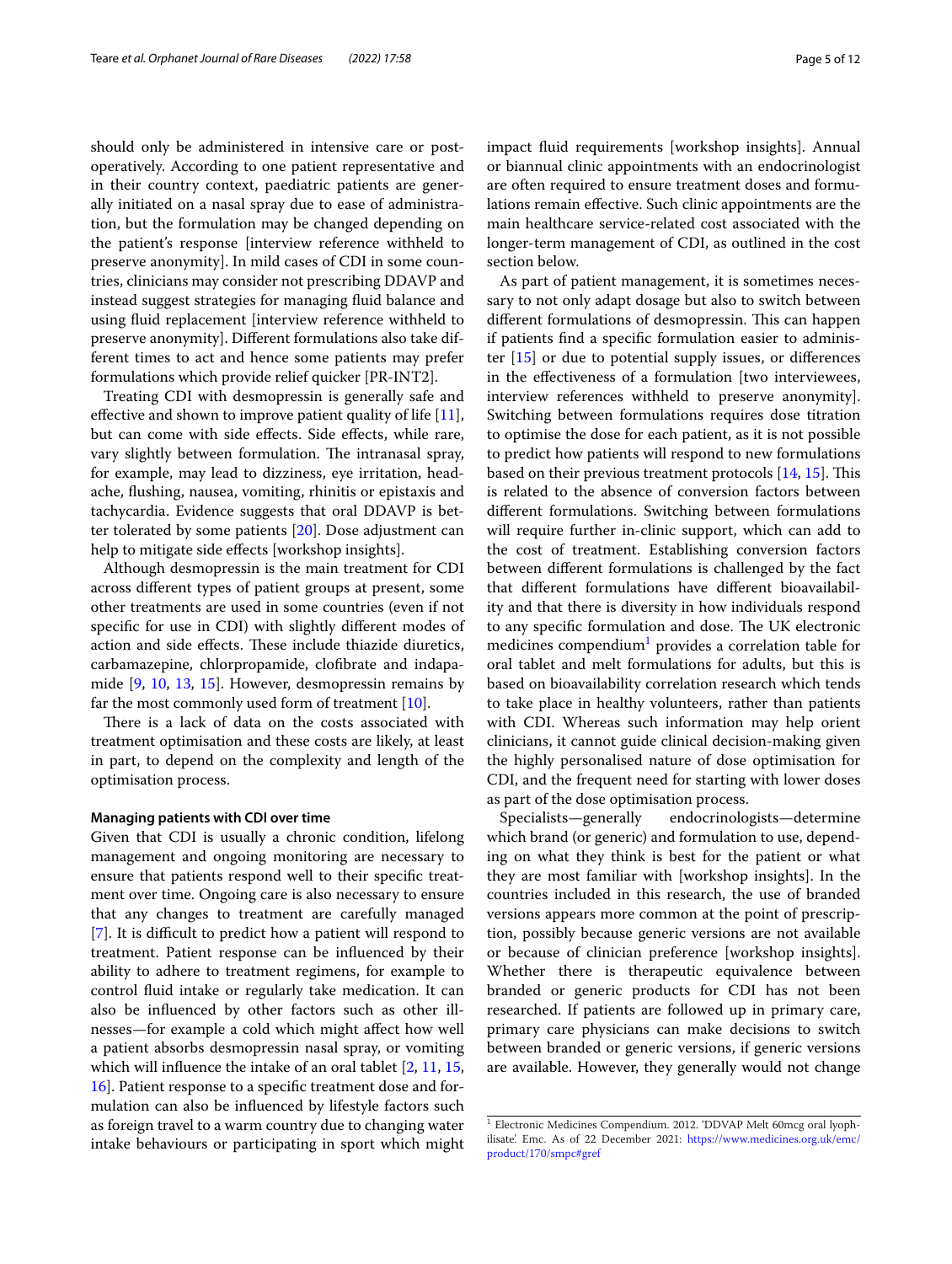the dose for paediatric patients without discussion with a specialist. In some countries, repeat prescriptions tend to be organised by primary care without specialist involvement, although the specialist centre would still direct dosage and monitor the patient as needed.

Long term management decisions other than those related to medication will also be dependent on whether patients are able to regulate thirst themselves, or whether they are adipsic. Patients who are able to experience thirst are generally encouraged to avoid excess fuid intake, and drink to thirst rather than habit. For adipsic patients, it is more difficult to keep track of how much water intake is needed  $[11]$  $[11]$  $[11]$ . Therefore, a routine approach to drinking with a daily fuid regimen based on strictly regulated fuid intake with fxed amounts of water, is important to help mitigate the risk of hyper- or hyponatremia  $[9]$  $[9]$ . This can be particularly challenging if patients contract other illnesses, for example if they are vomiting or eating less or have diminished consciousness [\[11](#page-10-1)]. Fasting for a surgical procedure can also introduce risk, and must be supervised by a specialist, particularly if it requires a change in treatment formulation, for example if the patient usually administers ODT  $[11]$ . According to experts consulted for this research, physicians should be aware of associated, treatable hypothalamic abnormalities such as obesity, sleep apnoea, seizures and thermoregulatory disorders when managing patients with adipsic diabetes insipidus. From a fuid balance perspective, these patients require regular DDAVP to treat their CDI but also need a daily fuid prescription in order to maintain euvolaemia (an appropriate blood fuid volume within the body) and eunatraemia (an appropriate concentration of sodium in blood plasma). Adjusting the desmopressin dosage and fuid intake for adipsic patients is generally done in a hospital setting and regular weighing and checking of serum sodium levels is necessary.

Similarly, patients with CDI diagnosis prior to pregnancy who are already receiving doses of exogenous vasopressin or desmopressin may require increased doses during pregnancy and additional monitoring to ensure that there are no complications due to increased dosages [[1\]](#page-10-6).

Given the impact of CDI on growth and development in infants, more frequent monitoring is also particularly important in this vulnerable patient population. This will include monitoring serum sodium, weight and hydration to allow doses to be modifed, and home-monitoring including weighing wet 'diapers' [\[25](#page-11-3)]. According to an expert involved with this research, daily weighing of an infant/young child patient should make it possible to detect abnormal weight gain, and plasma sodium concentration should be monitored frequently to reduce the risk of hyponatremia. The challenges associated with dose adjustment mean that it is important to involve the relevant experts early in this process to support any required changes to dose  $[10]$ . In paediatric inpatients who are unable to tolerate oral desmopressin (for example while they are unwell with other conditions such as gastro-intestinal issues) a switch to parenteral therapy may be required, although such cases are rare. This would typically be delivered intramuscularly, but intravenous pitressin infusion (vasopressin injection) can also be used. If this is diferent from the patient's usual desmopressin formulation, particularly close monitoring is required as it is not possible to predict how the patient will respond  $[10]$  $[10]$  $[10]$ .

Both for adults and children, management of the condition at home is also an important part of the patient and/or carer journey [PR-INT1, PR-INT3]. Although patients will tend to have regular six-monthly or annual follow-up appointments, ensuring appropriate medication adherence and administration at home is key [PR-INT2]. Lifestyle issues also require patients to engage with ongoing management or monitoring through their own behaviours. For example, stress, menstruation or unusual consumption of a lot of salty/sweet foods may require desmopressin to be taken at specifc times in the day [PR-INT2].

# **Infuences on patient care and the care pathway within healthcare systems**

The diagnosis of patients with CDI, decisions about treatment dosage and formulation, and ongoing patient monitoring and management are strongly infuenced by features of the wider healthcare system in which patients are treated, as discussed below  $[4, 5, 7-11, 13, 16, 20-23,$  $[4, 5, 7-11, 13, 16, 20-23,$  $[4, 5, 7-11, 13, 16, 20-23,$  $[4, 5, 7-11, 13, 16, 20-23,$  $[4, 5, 7-11, 13, 16, 20-23,$  $[4, 5, 7-11, 13, 16, 20-23,$  $[4, 5, 7-11, 13, 16, 20-23,$  $[4, 5, 7-11, 13, 16, 20-23,$  $[4, 5, 7-11, 13, 16, 20-23,$  $[4, 5, 7-11, 13, 16, 20-23,$  $[4, 5, 7-11, 13, 16, 20-23,$ [25\]](#page-11-3).

## **Infuences related to skills and workforce capacity**

Supporting patients with CDI requires specialist skills involving endocrinologists and including paediatricians and nurses to support infants and children. Patient support will also draw on other specialties depending on the cause of CDI and specifc patient needs [[9\]](#page-10-3). For example, patients with CDI as a result of a tumour, or as a result of tumour surgery, will require oncologist and neurosurgeon involvement in care. Patients with CDI as a result of traumatic brain injury may need intensive care teams, and patients with CDI in pregnancy will need additional support, for example from obstetrics [workshop insights]. Appropriate support requires the healthcare system to have sufficient workforce capacity and a cadre of highly skilled staff across specialties  $[2, 11, 15, 16]$  $[2, 11, 15, 16]$  $[2, 11, 15, 16]$  $[2, 11, 15, 16]$  $[2, 11, 15, 16]$  $[2, 11, 15, 16]$  $[2, 11, 15, 16]$ .

Several of the healthcare systems included in this paper have specialist centres that support patients across a large geographic region. This allows expertise to be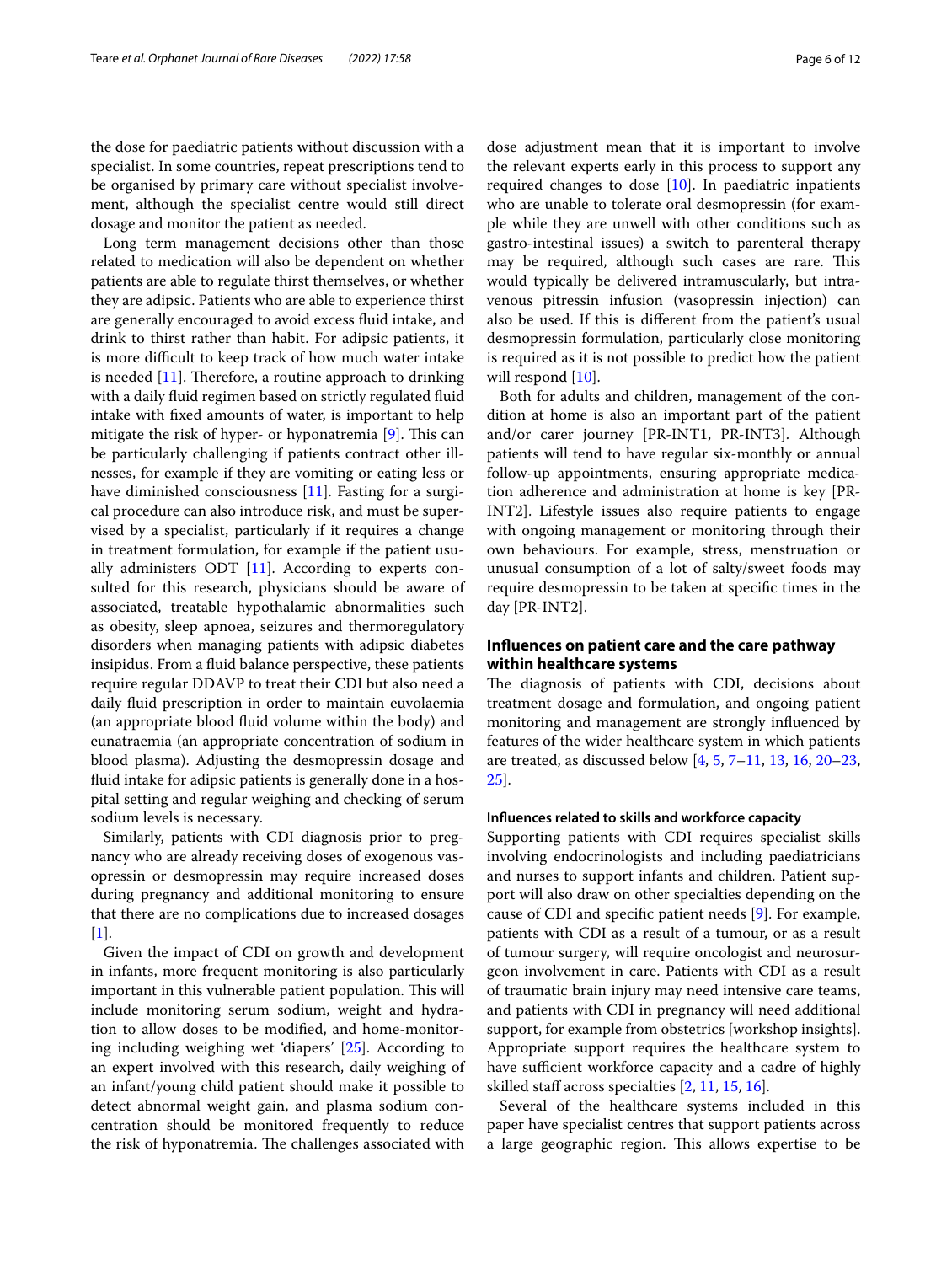concentrated but can also require patients to travel long distances to seek specialist advice and support [PR-INT1, PR-INT3]. This places significant emphasis on the first stages of patient support, often through primary care or other departments such as emergency medicine or oncology, to recognise specifc patient needs [workshop insights]. In some countries, the limited number of hospitals with relevant clinical expertise can also create long waiting times for treatment [PR-INT1] or necessitate remote management.

Healthcare professionals in primary care (both primary care physicians and nurses) can sometimes lack sufficient awareness about the symptoms of CDI which can complicate timely diagnosis and referrals [PR-INT1, PR-INT2, PR-INT3]. This can sometimes lead to inappropriate treatment [PR- INT1, PR-INT2]. Primary care physicians are also sometimes not appropriately trained on the importance of carefully managing and monitoring appropriate treatment dosing and formulations as patient conditions change [workshop insights]. In a hospital care setting, not all physicians always understand how desmopressin acts, which can complicate the inpatient care of patients with CDI who are admitted for other conditions [[8,](#page-10-10) [25](#page-11-3)].

Adjusting treatment formulations and dosages over time also requires signifcant skills to make appropriate decisions and to support personalised care, given that diferent formulations have signifcantly diferent bioavailability and that patient response difers [\[16](#page-10-17), [19\]](#page-11-6). Any potential changes in relation to bioavailability between branded and generic products require further research (as there are gaps in evidence on this issue), to inform policies on generic substitution and automatic dispensing.

The COVID-19 pandemic has also created specific challenges for patients with CDI. These include limited access to primary care physicians to get a referral to an endocrinologist [interview reference withheld to preserve anonymity], challenges accessing and undertaking diagnostic testing [PR-INT1], and lack of sufficient follow up with clinicians related to ongoing management needs. According to one patient representative, some patient support groups and helplines saw an increase in enquiries as a result [interview reference withheld to preserve anonymity]. There is a need to consider how patients can best be cared for in the context of any future pandemics, both in terms of remote care and any essential face to face contact with clinicians.

## **Infuences related to patient engagement with care related decisions and behaviours**

Patients and/or caregivers have an important role to play in the ongoing management of CDI and in engaging with healthcare professionals about optimising treatment [[17](#page-10-18)]. For example, patients may have preferences for specifc formulations [workshop insights] in light of their absorption, the types of complications experienced or how straightforward the formulation is to administer. Patient engagement is also essential in the context of monitoring treatment efectiveness and reporting any changes in efectiveness to healthcare professionals  $[6, 17]$  $[6, 17]$  $[6, 17]$ , as well as in the context of ensuring dose adherence and compliance with treatment [[8,](#page-10-10) [20](#page-11-1)]. For some formulations, patient skills in administering the treatment, such as dexterity in administering intranasal formulations, play a role in treatment efectiveness [[16\]](#page-10-17).

Patient education can help equip patients with knowledge about how to manage their disease, what to look out for and side efects [[8,](#page-10-10) [12](#page-10-9), [23\]](#page-11-4), which can in turn support efective communications with primary care physicians about treatment and monitoring needs [workshop insights]. In the UK, the Pituitary Foundation provides resources that patients can share with general practitioners if they suspect they have CDI. There are also efforts in some countries to rename the condition so as to remove the term 'diabetes' to avoid confusion with diabetes mellitus [interview reference withheld to preserve anonymity].

While there is a need for information and awareness raising regarding the symptoms of CDI [PR-INT1], there is also a need for more education on how families can support treatment and management. This includes a need for improved access to information about water intake, food, salt levels and measuring water balance [PR-INT3]. Beyond patients, interviewees also highlighted the need for better public understanding of CDI [PR-INT1, PR-INT2], for example to avoid patients being refused access to toilet facilities in some settings like shops [PR-INT2]. Awareness raising amongst other professions such as teachers, university lecturers and air stewards may also be needed so that patients can manage their condition with as much ease as possible [PR-INT2].

Those patients who are on both glucocorticoid (for example in the case of panhypopituitarism) and DDAVP replacements may need educational support about specifc sick day management. Glucocorticoids are essential for the excretion of water. Some patients who have central diabetes insipidus also have anterior pituitary dysfunction and as such require glucocorticoid replacement. When a child taking both regular glucocorticoid and DDAVP becomes unwell, the parents may need to ensure that the glucocorticoid is doubled or trebled, and that the child is passing urine before giving further doses of DDAVP. In the event of inadequate glucocorticoid administration, water will not be efectively excreted and the administration of DDAVP can lead to water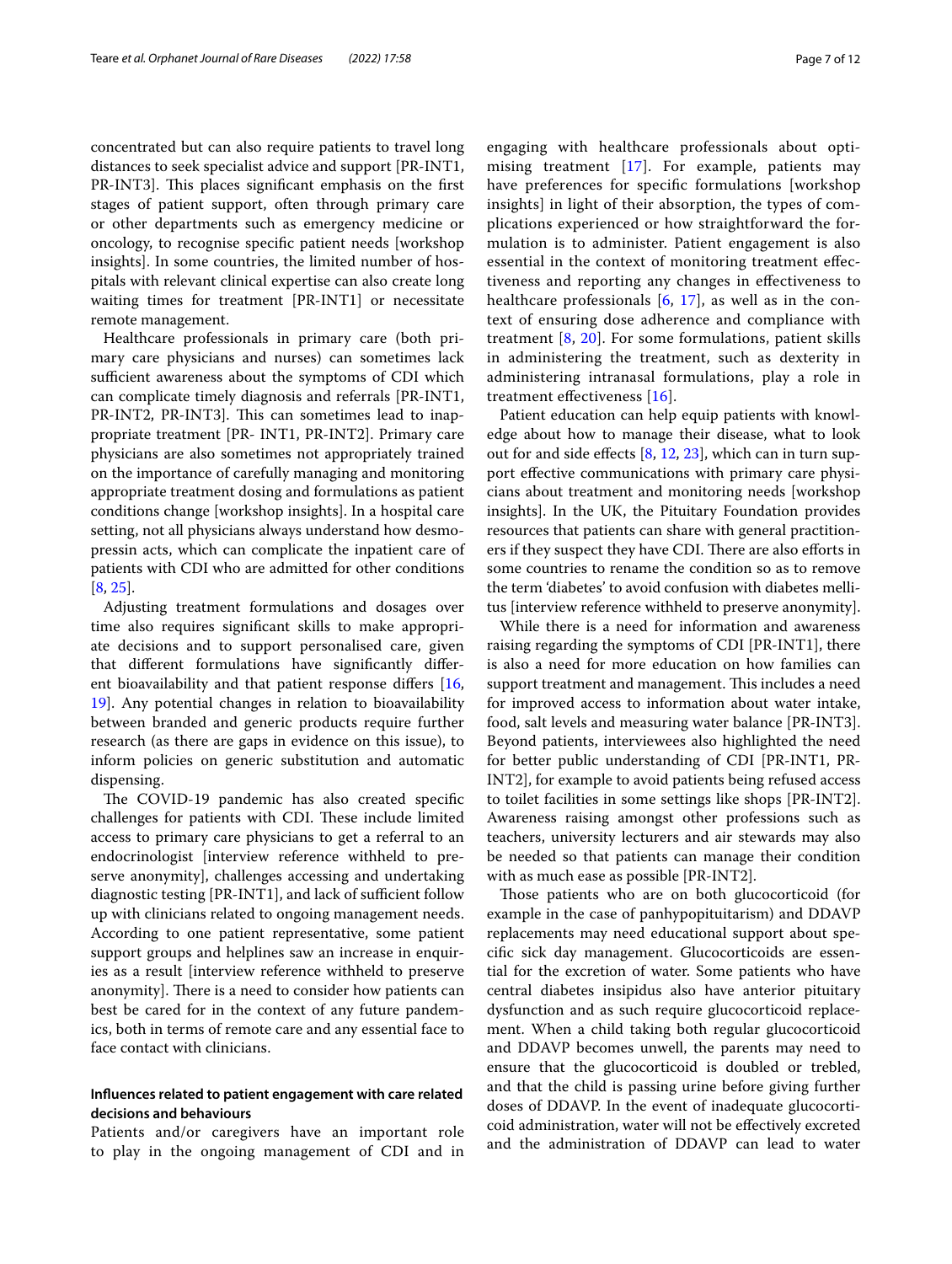intoxication and hyponatraemia with related complications such as seizures.

## **Availability and use of appropriate treatment formulations and medicines management and the role of regulation**

The availability of appropriate formulations that are safe and efective as well as convenient to administer plays a role in treatment decisions and their appropriateness for users [[12,](#page-10-9) [16,](#page-10-17) [20,](#page-11-1) [25\]](#page-11-3). Communication between clinicians and patients in relation to why some formulations may be available and why there may be shortages of others (or lack of availability) matters in terms of patient-centred care and good patient-physician communication [workshop insights]. Patient representatives raised issues regarding treatment availability and supply [interview reference withheld to preserve anonymity]. In one country, an interviewee commented that intranasal solution and nasal spray forms of desmopressin have been unavailable since the autumn of 2020, with patients and support groups not knowing when the supply will return [interview reference withheld to preserve anonymity]. Many patients using nasal formulations have subsequently transferred to sheets/melts, which created further supply issues.

Regulation plays an important role in ensuring the availability of appropriate treatments and in promoting good practice. For example, the intranasal spray formulation of desmopressin is no longer approved by the United States Food and Drug Administration, and this has led to a switch to the tablet or melt formulation in many countries [[15\]](#page-10-2). Similarly, it is important that regulatory officials understand reasons for certain decisions, for example in relation to medicine switching and reasons for product recalls, to support national decisions and guidance that can impact patients directly [\[15\]](#page-10-2).

While there is literature discussing good practice for specifc patient groups (e.g. children and infants) [\[9](#page-10-3)], and guidance on inpatient management of CDI [[4\]](#page-10-0), we did not identify national level guidelines in the sample of papers reviewed relating to the countries of interest, namely: France, Ireland, Italy, Spain or the UK.

## **Costs and efective resourcing to ensure appropriate capacity**

Economic considerations will vary across healthcare systems, and economic burden may play a role for some patients [\[3](#page-10-5), [25](#page-11-3)]. For example, a US-based study reported a one-month supply of intranasal DDAVP to cost USD 245.80 (based on 2016 data, equivalent to 179.43 euros in 2016), while a one-month supply of subcutaneous DDAVP cost USD 565.25 for treating infants in the USA (based on 2016 data, equivalent to 412.63 euros in

 $2016<sup>2</sup>$  $2016<sup>2</sup>$ ) [\[25](#page-11-3)]. This can have significant cost implications over a patient's lifetime. Data from the  $UK<sup>3</sup>$  provides costs for desmopressin acetate, with 90 oral tablets of 100 μg individual doses reported to cost £44 (based on 2016 data, equivalent to 46.62 euros in 2016) and a pack of 100 sublingual disintegrating tables of 60 μg individual doses reported to cost £51 (based on 2016 data, equivalent to 54.03 euros in 2016). A pharmacoeconomic analysis of vazomirin spray (a treatment used in Russia with desmopressin as the active ingredient) compared with other forms of administration concluded that the cost of vazomirin spray, compared to vazomirin tablets is reduced by 45–48% in patients after resection of chiasmo-sellar region (CSR) tumours [[3\]](#page-10-5). In general, cost considerations are an important factor in making treatment decisions. Although this research study did not focus on gathering specifc medicines cost data in individual countries as part of its scope, the costs of CDI treatment are likely to vary across diferent geographies, as is the case with many medicines. Therefore, costs in a US context cannot be used to make inferences about costs of medicines in diferent European countries.

Clinical experts from four countries shared cost estimations for their own hospital settings (see Table [1](#page-8-0)). In all four countries, the costs of healthcare service provision (i.e. consultations and diagnostic tests) are covered by the public healthcare system. However, the clinical experts also noted that given the personalised nature of CDI treatment and management, costs per patient can vary substantially within any one given context [workshop insights]. This means that healthcare services costs are not directly comparable between countries as well as between diferent hospital settings. In terms of medicine costs, in health systems with a mixture of public and private funding, desmopressin is usually covered as part of a long-term illness scheme, and therefore publicly funded [workshop insights].

Given the limitations set out above, the information in the table below is shared purely for illustrative purposes and cannot be used to infer costs for an entire system nor for other settings. It seeks only to provide some initial information on what healthcare costs are like in some settings, given the paucity of any such insights in the existing literature. The data in the table can also not be aggregated into higher level categories to make inferences

<span id="page-7-0"></span><sup>2</sup> OECD Data. 2021. 'Purchasing power parities (PPP)'. OECD. As of 22 December 2021: [https://data.oecd.org/conversion/purchasing-power-parities](https://data.oecd.org/conversion/purchasing-power-parities-ppp.htm#indicator-chart)[ppp.htm#indicator-chart](https://data.oecd.org/conversion/purchasing-power-parities-ppp.htm#indicator-chart)

<span id="page-7-1"></span><sup>3</sup> Horizon Scanning Research & Intelligence Centre. 2016. 'Low dose desmopressin lyophilisate (Noqdirna) for nocturia in adults. NIHR Innovation Observatory. As of 22 December 2021: [https://www.io.nihr.ac.uk/](https://www.io.nihr.ac.uk/wp-content/uploads/migrated/Low-dose-desmopressin-lyophilisate-Noqdirna-June16.pdf) [wp-content/uploads/migrated/Low-dose-desmopressin-lyophilisate-Noqdi](https://www.io.nihr.ac.uk/wp-content/uploads/migrated/Low-dose-desmopressin-lyophilisate-Noqdirna-June16.pdf) [rna-June16.pdf](https://www.io.nihr.ac.uk/wp-content/uploads/migrated/Low-dose-desmopressin-lyophilisate-Noqdirna-June16.pdf)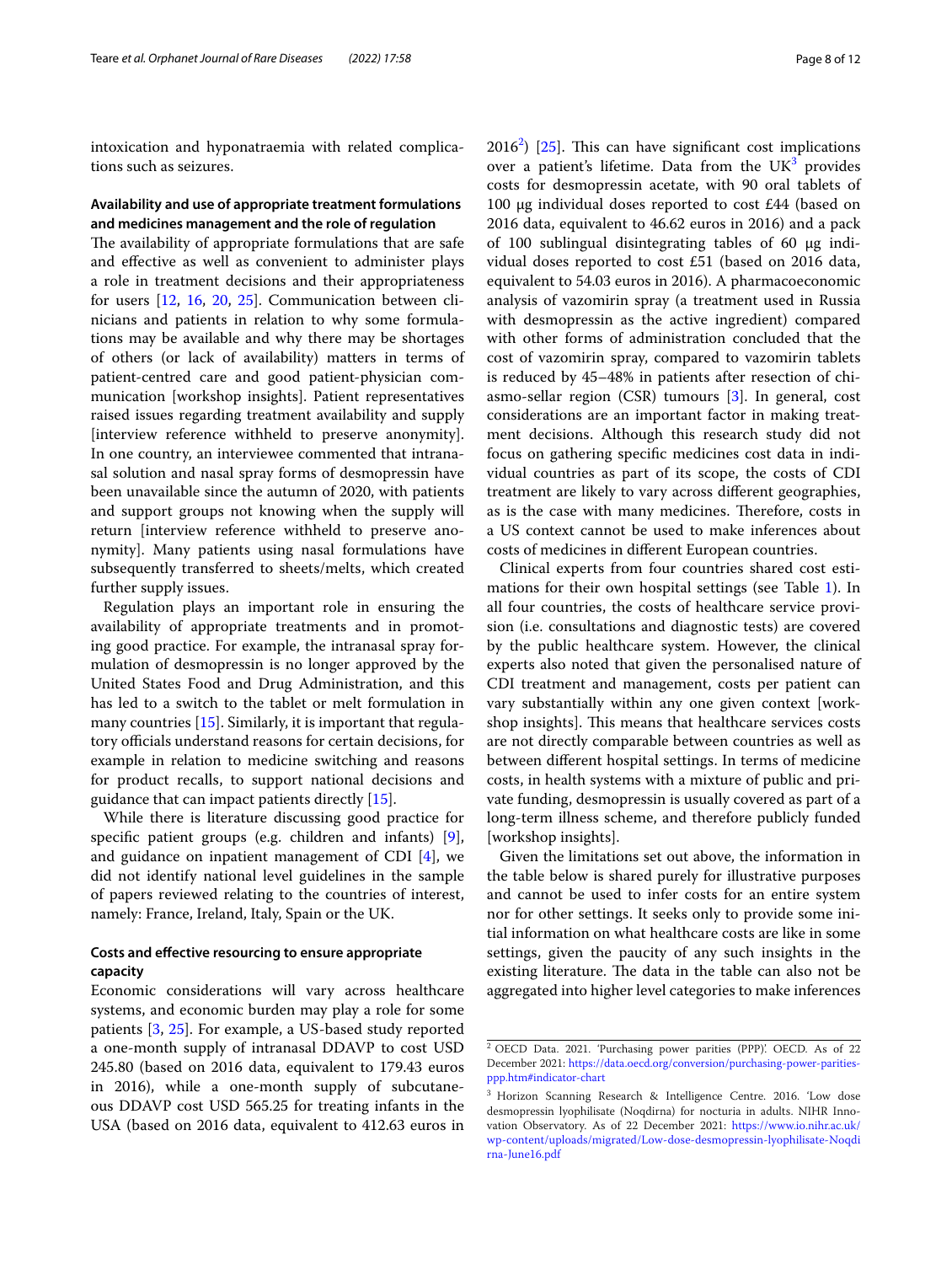<span id="page-8-0"></span>

| Stage for each country         | A (adults)                                                                                                                                                                                                                                                                              | <b>B</b> (paediatric)                                                                                                                                   | (paediatric)                                                                                                                                                                                                                                                                                                                                            | D (paediatric)                                                                                                                                                                                                                                                                                                                  |
|--------------------------------|-----------------------------------------------------------------------------------------------------------------------------------------------------------------------------------------------------------------------------------------------------------------------------------------|---------------------------------------------------------------------------------------------------------------------------------------------------------|---------------------------------------------------------------------------------------------------------------------------------------------------------------------------------------------------------------------------------------------------------------------------------------------------------------------------------------------------------|---------------------------------------------------------------------------------------------------------------------------------------------------------------------------------------------------------------------------------------------------------------------------------------------------------------------------------|
| Diagnosis                      | diagnosis and management of CDI as a<br>polyuria, and can take over six months<br>result of acute CDI. This will differ from<br>adults presenting with polydipsia and<br>The costs presented relate to the<br>Initial visit including blood tests:<br>longer to diagnose<br>EUR 750-800 | Cost of hospitalisation and first diag-<br>EUR 1500-4500<br>nosis:                                                                                      | days), and for repeated evaluation every<br>diagnosis and treatment initiation (four<br>six months during the first three years<br>Including admission in the paediatric<br>endocrine unit for initial evaluation,<br>ments and treatment optimisation):<br>after diagnosis (two days for clinical<br>biological and cerebral MRI assess-<br>EUR 50,000 | diagnosis and treatment initiation (three<br>days), and for repeated evaluation every<br>including admission into the paediatric<br>six months during the first three years<br>Cost estimates for paediatric patients<br>after diagnosis: EUR 37,600 (costs of<br>endocrine unit for initial evaluation,<br>DDAVP not included) |
|                                | water<br>One day of testing including<br>deprivation test:<br>EUR 2300-2500                                                                                                                                                                                                             | biopsy, additional costs: EUR 2000-3000<br>In patients who need cerebrospinal<br>fluid analysis and/or pituitary stalk                                  |                                                                                                                                                                                                                                                                                                                                                         |                                                                                                                                                                                                                                                                                                                                 |
|                                | EUR <sub>400</sub><br>MRi:                                                                                                                                                                                                                                                              | imaging work-up) every six months for<br>Supporting patients (based on the<br>the first two years of treatment:<br>EUR 400-1000                         |                                                                                                                                                                                                                                                                                                                                                         |                                                                                                                                                                                                                                                                                                                                 |
|                                | EUR 10,000-15,000 (approximately EUR<br>Neurosurgery including hospital stay if<br>1500 per day)<br>required:                                                                                                                                                                           | costs a long time after diagnosis as a<br>Idiopathic CDI may have additional<br>result of complications developing<br>specific cost data not available. |                                                                                                                                                                                                                                                                                                                                                         |                                                                                                                                                                                                                                                                                                                                 |
|                                | ICU stay if required:<br>EUR 10,000 per day                                                                                                                                                                                                                                             | Genetic diagnosis may be needed in<br>rare cases: EUR 500                                                                                               |                                                                                                                                                                                                                                                                                                                                                         |                                                                                                                                                                                                                                                                                                                                 |
| Long term follow-up            | two visits<br>Outpatient visits: EUR 300 for<br>per year                                                                                                                                                                                                                                |                                                                                                                                                         | One clinical and biological examination<br>EUR 3000 per year (for following seven<br>years post diagnosis)<br>every six months:                                                                                                                                                                                                                         | Approximately EUR 2350 per year.                                                                                                                                                                                                                                                                                                |
|                                | (therapeu-<br>Data on costs of treatments<br>tics) is not available                                                                                                                                                                                                                     | Desmopressin:<br>EUR 6000 for 10 years                                                                                                                  | Desmopressin treatment (on average<br>EUR 6500 for 10 years<br>60 ug x 3/day):                                                                                                                                                                                                                                                                          | Data on costs of treatments (therapeu-<br>tics) is not available                                                                                                                                                                                                                                                                |
|                                |                                                                                                                                                                                                                                                                                         |                                                                                                                                                         | If other hormonal treatment is required,<br>tional cost of up to EUR 90,000 for 10<br>such as growth hormone treatment<br>(with about 1 mg per day), an addi-<br>years can be incurred                                                                                                                                                                  |                                                                                                                                                                                                                                                                                                                                 |
| Approximate total for 10 years | (more if longer than one day in ICU, and<br>not including medication costs)<br>EUR 8450-34,200                                                                                                                                                                                          | EUR 12,100-28,500                                                                                                                                       | Approximately EUR 60,000 (depending<br>needed, additional costs are incurred)<br>(if growth hormone treatment if<br>on patient complexity)                                                                                                                                                                                                              | Approximately EUR 54,000 (depending<br>on patient complexity)                                                                                                                                                                                                                                                                   |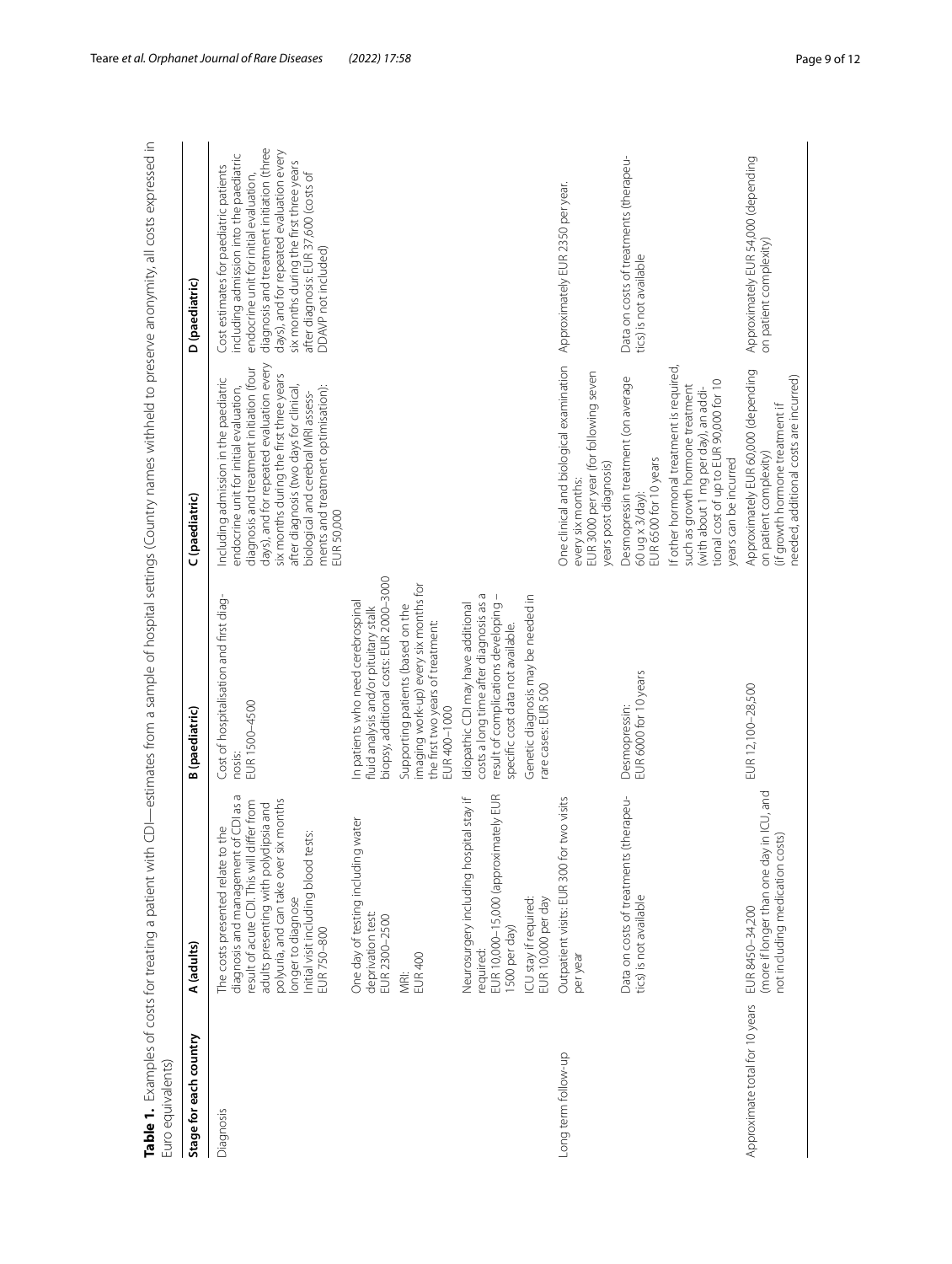about overall diagnosis and care costs, given that diferent settings collect diferent types of cost-related information. However, the table begins to shed light on the potential cost items implied in the care of patients with CDI and indicates that the healthcare service costs are not negligible.

The data provided for each country refer to a specific patient population (paediatric or adult CDI patients), with particular mechanisms for data collection and provision based on information clinicians could gather. Other caveats to bear in mind are that the fgures provided could be broken down by initial diagnosis, long term care and estimates of total costs for a 10-year timeframe and indicate highly variable ranges, in part dependent on patient complexity. For example, cost can be infuenced by whether additional complex testing is needed beyond standard tests for CDI, such as additional cerebrospinal fuid analysis or biopsy to determine the cause of CDI, and by whether patients with CDI caused by traumatic brain injury need to be supported by neurosurgery. It can also be infuenced by how long a patient needs to stay in hospital and whether they then need intensive care. If other hormonal treatment is required in addition to desmopressin, such as growth hormone treatment, there will be an additional cost. Therefore, costs of care are highly individualised depending on the specifc circumstances of a patient. However, despite these fgures being only indicative and context-specifc and illustrating diverse cost-ranges across contexts, they indicate that the costs of caring for patients with CDI are not negligible and reinforce key insights we have gained about the complexity of the process.

It is worth noting that there can also be additional out of pocket costs for patients, such as the cost of items necessary for coping with the condition, for example ice cold water, nappies and toilet rolls [PR-INT2].

## **Discussion and conclusion: towards improved care pathways**

Within this paper we have considered current practice in the diagnosis, treatment and management of CDI, and discussed the associated challenges relating to differential diagnosis and highly personalised treatment and management.

We have shown that CDI requires complex patient support. This means care delivery needs to be flexible to meet individual patient needs. The fact that patient response to the mainstream treatment desmopressin can change over time makes long term management needs difficult to predict. This highlights the need for patients to be well-informed in order to efectively engage with healthcare professionals in primary and specialist care. It also highlights the need for highly skilled healthcare professionals to identify symptoms, determine optimal treatment approaches and to efectively manage changes in treatment needs over time.

The cost data drawn from four hospital settings, despite the caveats associated with the data, provides an indication of the impact that time-consuming and challenging diagnostic testing and personalisation of treatment can have on healthcare system resource demands, with costs concentrated in the early stages of the patient pathway. Further research is needed to understand healthcare service-related costs across a broader range of settings.

We have also identifed key areas for future exploration, as part of a commitment to improving the diagnosis, treatment and management of patients with CDI and supporting patient quality of life and outcomes. Our research suggests a need to focus efforts on some key areas. We acknowledge that the extent to which these apply more widely—i.e. beyond the countries represented by the clinical co-authors (France, Ireland, Italy, Spain, and the UK)—merits further research. However, these insights are also supported by the challenges highlighted in the wider global literature.

More specifcally, in refecting on the challenges we have identifed in this paper, there is scope to consider actions which could lead to improved guidance for primary care physicians on how to identify symptoms and manage patients with CDI. There is also a need for more information, education and awareness raising for patients, carers and families on how to better manage the condition, including in light of comorbidities and changes in patient circumstances. Working with patient associations may be important in this regard. Developing education and outreach for patients may also help patients engage with primary care and with specialists in secondary care.

Given the complexities of managing patients with CDI, further research is needed to understand whether there is potential for greater international consensus or guidance on best practice in the treatment and management of specifc types of patients, not dismissing the importance of personalised care. This may require research that would gather retrospective and real-world data to identify how specifc practices difer across a broad range of contexts and how they relate to patient outcomes for patients with specifc clinical and behavioural parameters.

Finally, the COVID-19 pandemic introduced further challenges for patients with CDI, given high needs for inpatient care during diagnosis and treatment optimisation and there is scope for the clinical community to jointly consider how to approach patient care in the context of future pandemic preparedness.

We hope that the insights and refections we have shared in this research help to raise awareness of the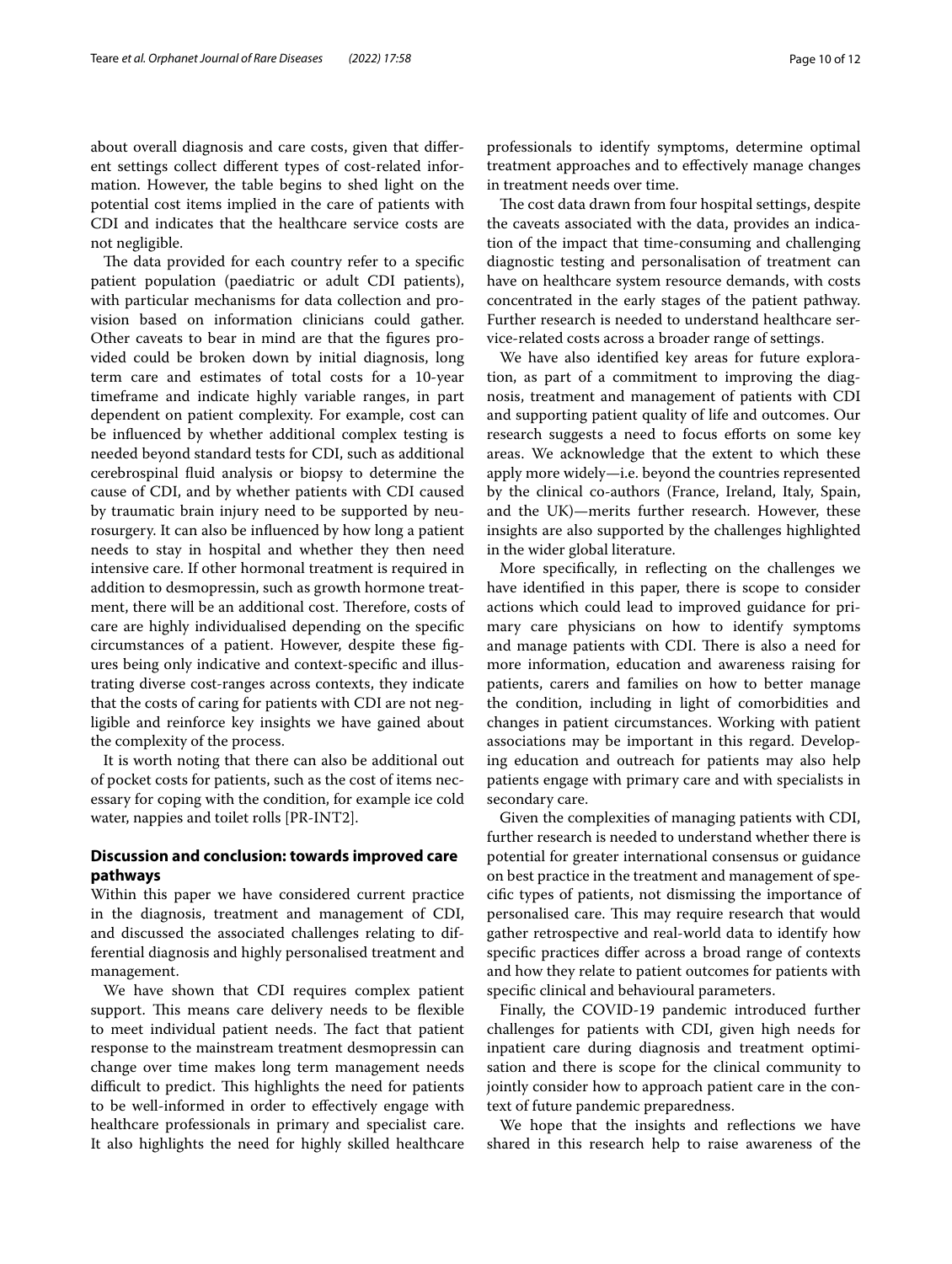complexity of managing patients with CDI and support future efforts of clinicians, patient associations, policymakers and the community of patients and carers committed to improving the care of patients with this rare but life-impacting condition.

## **Supplementary Information**

The online version contains supplementary material available at [https://doi.](https://doi.org/10.1186/s13023-022-02191-2) [org/10.1186/s13023-022-02191-2](https://doi.org/10.1186/s13023-022-02191-2).

<span id="page-10-12"></span>**Additional fle 1:** Methodology supplement.

#### **Acknowledgements**

We would like to thank Pat MacBride from the Pituitary Foundation, UK, Robert Brady from the Pituitary Foundation, Ireland, and Diana Vitali from the Italian Family Association of Septo-optic Dysplasia and Pituitary Abnormalities, Italy, for their insightful contributions to this study, providing an overview of the patient experience across diferent health systems. We would also like to thank Dr. Camilla D'Angelo and Giulia Maistrello, analysts at RAND Europe, for their help in translation, as part of the recruitment of patient representatives, and Dr. Daniela Rodriguez Rincon for her involvement in early stages of the research. This research study was funded by Ferring Pharmaceuticals, and we thank Teodor Burtea, MD and Lena Maislisch, M.Sc., both from Global Medical Afairs at Ferring, for their contributions to the concept for this study at ideation stages. The research was conducted and data analysed entirely independently, in line with RAND Europe's role as an impartial, not-for-proft research organisation.

#### **Authors' contributions**

G-CA and JF were responsible for conducting interviews with patient representatives, all authors were involved in the workshop discussions. SM and HT contributed to the design of the study. All authors (HT, JA, MD, JL, MM, MS, G-CA, JF, SM) contributed to drafting and developing the manuscript. All authors read and approved the fnal manuscript.

#### **Funding**

This research was funded by Ferring Pharmaceuticals.

#### **Availability of data and materials**

The data generated or analysed during this study are included in this published article and its Additional fle [1](#page-10-12). In line with informed consent, an exception is individual transcripts of interviews and workshop discussions due to risks of disclosing linkage of individual statements to individuals even when data is de-identifed and a commitment to preserve anonymity. Further information outlining the methods used in this study is provided in the supporting information.

## **Declarations**

#### **Ethics approval and consent to participate**

This research took the form of a literature review, supplemented with a small number of interviews and workshops with clinical experts and representatives from patient organisations. It was judged to pose minimal risks to participants and ethical approval was not sought. The research was conducted in accordance with the Declaration of Helsinki. All participants gave informed consent and were provided with participant information sheets as part of this process.

#### **Consent for publication**

All authors have consented to the publication of this manuscript.

## **Competing interests**

The authors have no competing interests to declare.

#### **Author details**

<sup>1</sup> RAND Europe, Westbrook Centre Milton Road, Cambridge CB4 1YG, UK.<br><sup>2</sup> Department of Pediatrics and Pediatric Endocripology, Hospital Infantil Department of Pediatrics and Pediatric Endocrinology, Hospital Infantil

Universitario Niño Jesús, Instituto de Investigación La Princesa, Universidad Autónoma de Madrid, Madrid, Spain. <sup>3</sup> Centro de Investigación Biomédica en Red (CIBER) de Fisiopatología de la Obesidad y Nutriciόn (CIBEROBN), Instituto de Salud Carlos III, Madrid, Spain. 4 IMDEA, Food Institute, CEIUAM+CSI, Madrid, Spain.<sup>5</sup> UCL Great Ormond Street (GOS) Institute of Child Health, University College London, London, UK. <sup>6</sup>Great Ormond Street Hospital for Children, London, UK.<sup>7</sup> Assistance Publique-Hôptaux de Paris, Pediatric Endocrinology‑Diabetology Department, Reference Center for Growth and Development Endocrine Diseases, Robert Debré University Hospital, Université de Paris, NeuroDiderot INSERM UMR 1141, 75019 Paris, France. <sup>8</sup>Department of Pediatrics, IRCCS Istituto Giannina Gaslini, Genoa, Italy. <sup>9</sup> Department of Neuroscience, Rehabilitation, Ophthalmology, Genetics, Maternal and Child Health, University of Genova, Genoa, Italy. <sup>10</sup>Department of Endocrinology, Beaumont Hospital and Royal College of Surgeons in Ireland, Dublin, Ireland.

## Received: 26 October 2021 Accepted: 30 January 2022 Published online: 16 February 2022

## **References**

- <span id="page-10-6"></span>1. Ananthakrishnan S. Diabetes insipidus during pregnancy. Best Pract Res Clin Endocrinol Metab. 2016;30(2):305–15.
- <span id="page-10-15"></span>2. Arima H, Oiso Y, Juul KV, Nørgaard JP. Efficacy and safety of desmopressin orally disintegrating tablet in patients with central diabetes insipidus: results of a multicenter open-label dose-titration study. Endocr J. 2013;60(9):1085–94.
- <span id="page-10-5"></span>3. Astaf'eva LI. The efficacy of desmopressin in the treatment of central diabetes insipidus after resection of chiasmo-sellar region tumors. Zh Vopr Neirokhir Im N Burdenko. 2017;81(4):61–9.
- <span id="page-10-0"></span>4. Baldeweg SE, Ball S, Brooke A, Gleeson HK, Levy MJ, Prentice M, et al. Society for endocrinology clinical guidance: Inpatient management of cranial diabetes insipidus. Endocr Connect. 2018;7(7):G8-g11.
- <span id="page-10-7"></span>5. Barbot M, Ceccato F, Zilio M, Albiger N, Sigon R, Rolma G, et al. Cardiovascular autonomic dysfunction in patients with idiopathic diabetes insipidus. Pituitary. 2018;21(1):50–5.
- <span id="page-10-16"></span>6. Chanson P, Salenave S. Diabetes insipidus and pregnancy. Ann Endocrinol (Paris). 2016;77(2):135–8.
- <span id="page-10-8"></span>7. Christ-Crain M, Bichet DG, Fenske WK, Goldman MB, Rittig S, Verbalis JG, et al. Diabetes insipidus. Nat Rev Dis Primers. 2019;5(1):54.
- <span id="page-10-10"></span>8. Christ-Crain M, Hoorn EJ, Sherlock M, Thompson CJ, Wass JAH. Endocrinology in the time of COVID-19: management of diabetes insipidus and hyponatremia. Eur J Endocrinol. 2020;183(1):G9-g15.
- <span id="page-10-3"></span>9. Dabrowski E, Kadakia R, Zimmerman D. Diabetes insipidus in infants and children. Best Pract Res Clin Endocrinol Metab. 2016;30(2):317–28.
- <span id="page-10-13"></span>10. Elder C, Dimitri P. Diabetes insipidus and the use of desmopressin in hospitalised children. Arch Dis Childh Educ Pract Ed 2017;102:edpract-2016.
- <span id="page-10-1"></span>11. Garrahy A, Moran C, Thompson CJ. Diagnosis and management of central diabetes insipidus in adults. Clin Endocrinol (Oxf ). 2019;90(1):23–30.
- <span id="page-10-9"></span>12. Garrahy A, Thompson CJ. Management of central diabetes insipidus. Best Pract Res Clin Endocrinol Metab. 2020:101385.
- <span id="page-10-14"></span>13. Hunter JD, Calikoglu AS. Etiological and clinical characteristics of central diabetes insipidus in children: a single center experience. Int J Pediatr Endocrinol. 2016;2016:3.
- <span id="page-10-11"></span>14. Ito A, Nozaki A, Horie I, Ando T, Kawakami A. Relation between change in treatment for central diabetes insipidus and body weight loss. Minerva Endocrinol. 2019;44(1):85–90.
- <span id="page-10-2"></span>15. Kalra S, Zargar AH, Jain SM, Sethi B, Chowdhury S, Singh AK, et al. Diabetes insipidus: the other diabetes. Indian J Endocrinol Metab. 2016;20(1):9–21.
- <span id="page-10-17"></span>16. Kataoka Y, Nishida S, Hirakawa A, Oiso Y, Arima H. Comparison of incidence of hyponatremia between intranasal and oral desmopressin in patients with central diabetes insipidus. Endocr J. 2015;62(2):195–200.
- <span id="page-10-18"></span>17. Masri-Iraqi H, Hirsch D, Herzberg D, Lifshitz A, Tsvetov G, Benbassat C, et al. Central diabetes insipidus: clinical characteristics and long-term course in a large cohort of adults. Endocr Pract. 2017;23(5):600–4.
- <span id="page-10-4"></span>18. Mavinkurve M, McGrath N, Johnston N, Moloney S, Murphy NP, Hawkes CP. Oral administration of diluted nasal desmopressin in managing neonatal central diabetes insipidus. J Pediatr Endocrinol Metab. 2017;30(6):623–8.